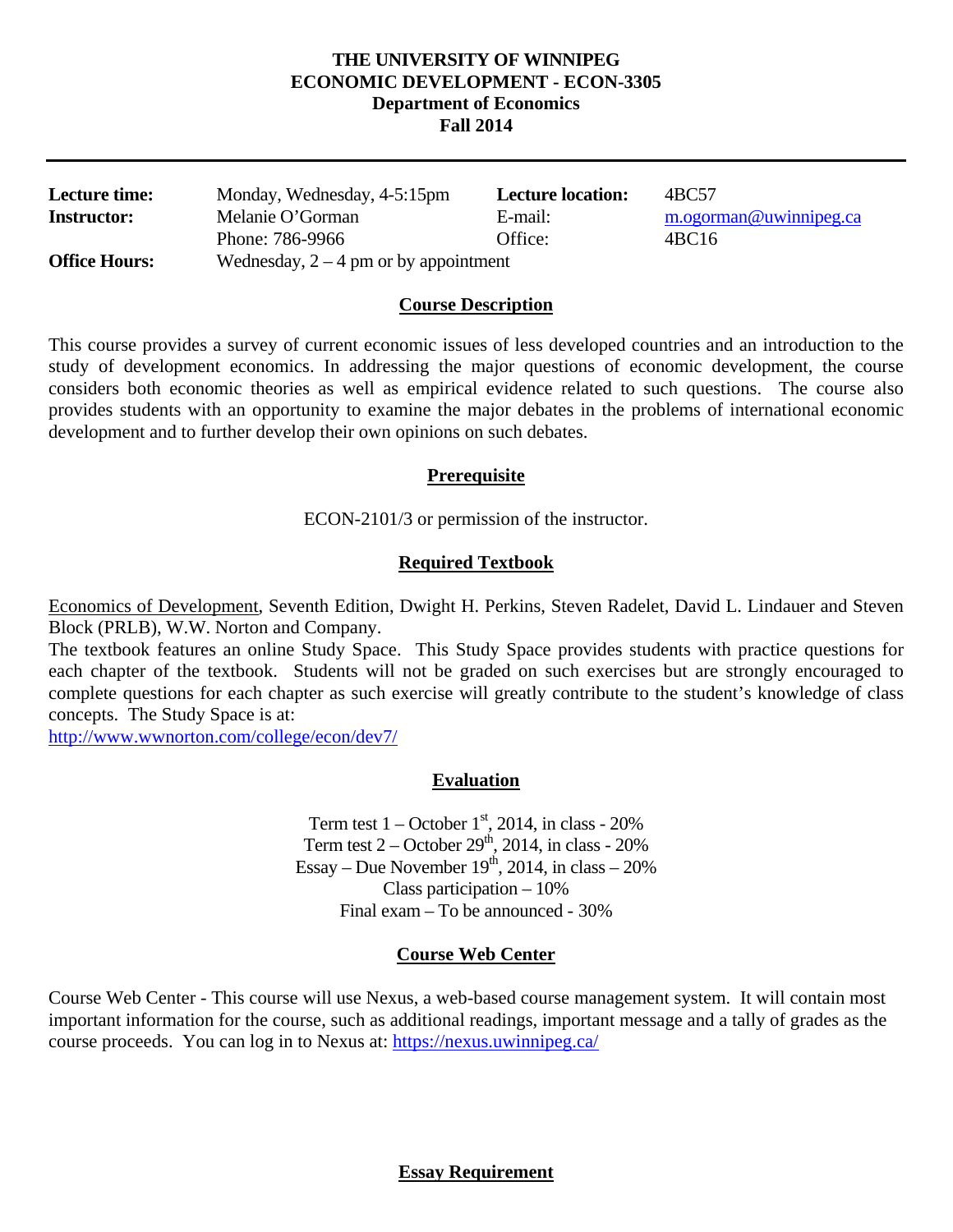Students are required to write an essay on a specific question related to economic development. If you aren't choosing a topic from the attached list, please have your topic approved by me. The paper must be between 7-10 double-spaced pages in length, and must draw on at least 3 sources beyond the readings of the course. The essay is due on November  $19<sup>th</sup>$ .

# **Class Participation**

The topic of this course lends itself to class discussion. Many of the concepts we will discuss will not have right or wrong answers, but will be subjective; hence I encourage students to ask questions and to make comments in class. This will contribute to your class participation mark. However I will also pose discussion questions on Nexus and students who post in such discussions will also receive participation marks. All discussions will relate to course topics.

## **Course Outline\***

- 1. Patterns of Development PRLB, Chapters 1 and 2
- 2. Economic Growth PRLB, Chapters 3 and 4
- 3. Population and Development PRLB, Chapter 7
- 4. States and Markets PRLB, Chapter 5
- 5. Inequality and Poverty PRLB, Chapter 6
- 6. Education and Health PRLB, Chapters 8 and 9
- 7. Fiscal Policy PRLBB Chapter 11
- 8. Financial Development and Inflation Chapter 12
- 9. Foreign Debt and Financial Crisis Chapter 13
- 10. Foreign Aid PRLB, Chapter 14
- 11. Agriculture PRLB, Chapters 16 and 17
- 12. Sustainable Development PRLB, Chapter 20

\*Tests will cover all material in assigned chapters, unless otherwise stated. \*Due to time constraints, all topics listed may not be covered

## **Grading Scheme**

<50 F; 50-59 D; 60-64 C; 65-69 C+; 70-74 B; 75-79 B+; 80-84 A-; 85-92 A; 93-100 A+

## **Important Notices**

- Evaluative feedback will be provided before October 23, 2014, the last day to withdraw without academic penalty.
- Missed term tests without documented medical and/or accepted compassionate reasons will result in a zero score and NO make-up tests. The weight on any missed tests will be transferred to the final examination only if one of the above is provided.
- Students should familiarize themselves with the academic regulations and policies regarding appeals, withdrawal dates, and academic misconduct (such as plagiarism, cheating and examination impersonation). See Section VII of the Course Calendar.
- Electronic copies of the course syllabus, lecture notes, practice questions, etc., can be accessed via Nexus.
- Students may bring basic calculators (calculators without memory) to exams. No other electronic devices of any kind are permitted, including electronic translators. If a student is found with any electronic device other